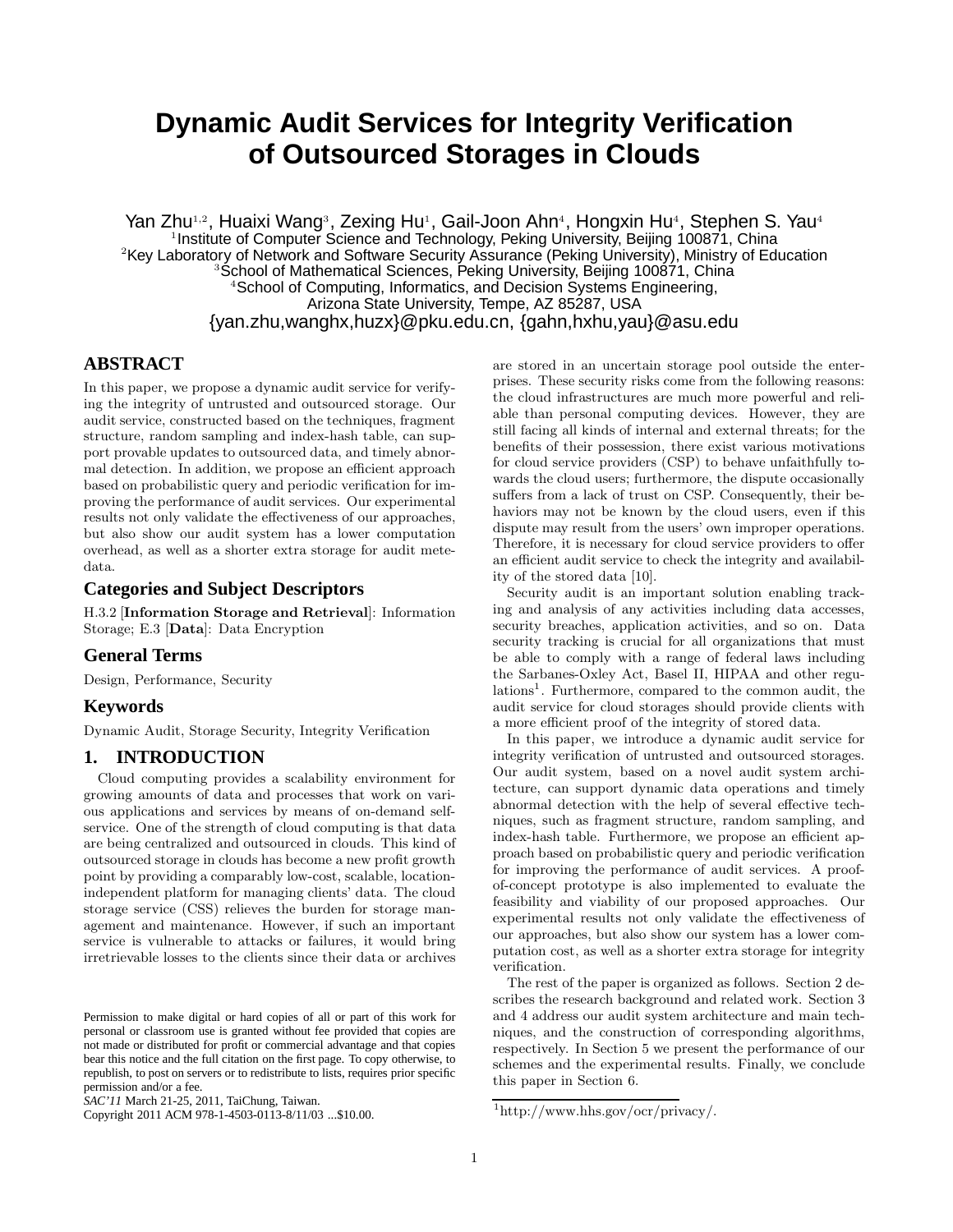## **2. BACKGROUND AND RELATED WORK**

The traditional cryptographic technologies for data integrity and availability, based on Hash functions and signature schemes [4, 11, 13], cannot work on the outsoucred data without a local copy of data. In addition, it is not a practical solution for data validation by downloading them due to the expensive communications, especially for largesize files. Moreover, the ability to audit the correctness of the data in a cloud environment can be formidable and expensive for the cloud users. Therefore, it is crucial to realize public auditability for CSS, so that data owners may resort to a third party auditor (TPA), who has expertise and capabilities that a common user does not have, for periodically auditing the outsourced data. This audit service is significantly important for digital forensics and credibility in clouds.

To implement public auditability, the notions of proof of retrievability (POR) [5] and provable data possession (PDP) [1] have been proposed by some researchers. Their approach was based on a probabilistic proof technique for a storage provider to prove that clients' data remain intact. For ease of use, some POR/PDP schemes work on a publicly verifiable way, so that anyone can use the verification protocol to prove the availability of the stored data. Hence, this provides us an effective approach to accommodate the requirements from public auditability. POR/PDP schemes evolved around an untrusted storage offer a publicly accessible remote interface to check the tremendous amount of data.

There exist some solutions for audit services on outsourced data. For example, Xie et al. [9] proposed an efficient method on content comparability for outsourced database, but it wasn't suited for irregular data. Wang et al. [8] also provided a similar architecture for public audit services. To support their architecture, a public audit scheme was proposed with privacy-preserving property. However, lack of rigorous performance analysis for constructed audit system greatly affects the practical application of this scheme. For instance, in this scheme an outsourced file is directly split into n blocks, and then each block generates a verification tag. In order to maintain security, the length of block must be equal to the size of cryptosystem, that is, 160-bit=20- Bytes. This means that 1M-Bytes file is split into 50,000 blocks and generates 50,000 tags [7], and the storage of tags is at least 1M-Bytes. It is clearly inefficient to build an audit system based on this scheme. To address such a problem, a fragment technique is introduced in this paper to improve performance and reduce extra storage (see Section 3.1).

Another major concern is the security issue of dynamic data operations for public audit services. In clouds, one of the core design principles is to provide dynamic scalability for various applications. This means that remotely stored data might be not only accessed but also dynamically updated by the clients, for instance, through block operations such as modification, deletion and insertion. However, these operations may raise security issues in most of existing schemes, e.g., the forgery of the verification metadata (called as tags) generated by data owners and the leakage of the user's secret key. Hence, it is crucial to develop a more efficient and secure mechanism for dynamic audit services, in which possible adversary's advantage through dynamic data operations should be prohibited.

Note that this paper only addresses the problems of integrity checking and auditing. Other security services, such as user authentication and data encryption, are orthogonal to and compatible with audit services.

## **3. ARCHITECTURE AND TECHNIQUES**

We introduce an audit system architecture for outsourced data in clouds as shown in Figure 1. In this architecture, we consider a data storage service involving four entities: data owner (DO), who has a large amount of data to be stored in the cloud; cloud service provider (CSP), who provides data storage service and has enough storage space and computation resources; third party auditor (TPA), who has capabilities to manage or monitor the outsourced data under the delegation of data owner; and authorized applications (AA), who have the right to access and manipulate stored data. Finally, application users can enjoy various cloud application services via these authorized applications.



Figure 1: The audit system architecture.

We assume the TPA is reliable and independent through the following audit functions: TPA should be able to make regular checks on the integrity and availability of the delegated data at appropriate intervals; TPA should be able to organize, manage, and maintain the outsourced data instead of data owners, and support the dynamic data operations for authorized applications; and TPA should be able to take the evidences for disputes about the inconsistency of data in terms of authentic records for all data operations.

To realize these functions, our audit service is comprised of three processes:

- Tag Generation: the client (data owner) uses the secret key  $sk$  to pre-process a file, which consists of a collection of n blocks, generates a set of public verification parameters (PVP) and index-hash table (IHT) that are stored in TPA, transmits the file and some verification tags to CSP, and may delete its local copy (see Figure  $2(a)$ );
- Periodic Sampling Audit: by using an interactive proof protocol of retrievability, TPA (or other applications) issues a "Random Sampling" challenge to audit the integrity and availability of outsourced data in terms of the verification information (involves PVP and IHT) stored in TPA (see Figure  $2(b)$ );
- Audit for Dynamic Operations: An authorized applications, who hold data owner's secret key sk, can manipulate the outsourced data and update the associated indexhash table (IHT) stored in TPA. The privacy of sk and the checking algorithm ensure that the storage server cannot cheat the authorized applications and forge the valid audit records (see Figure  $2(c)$ ).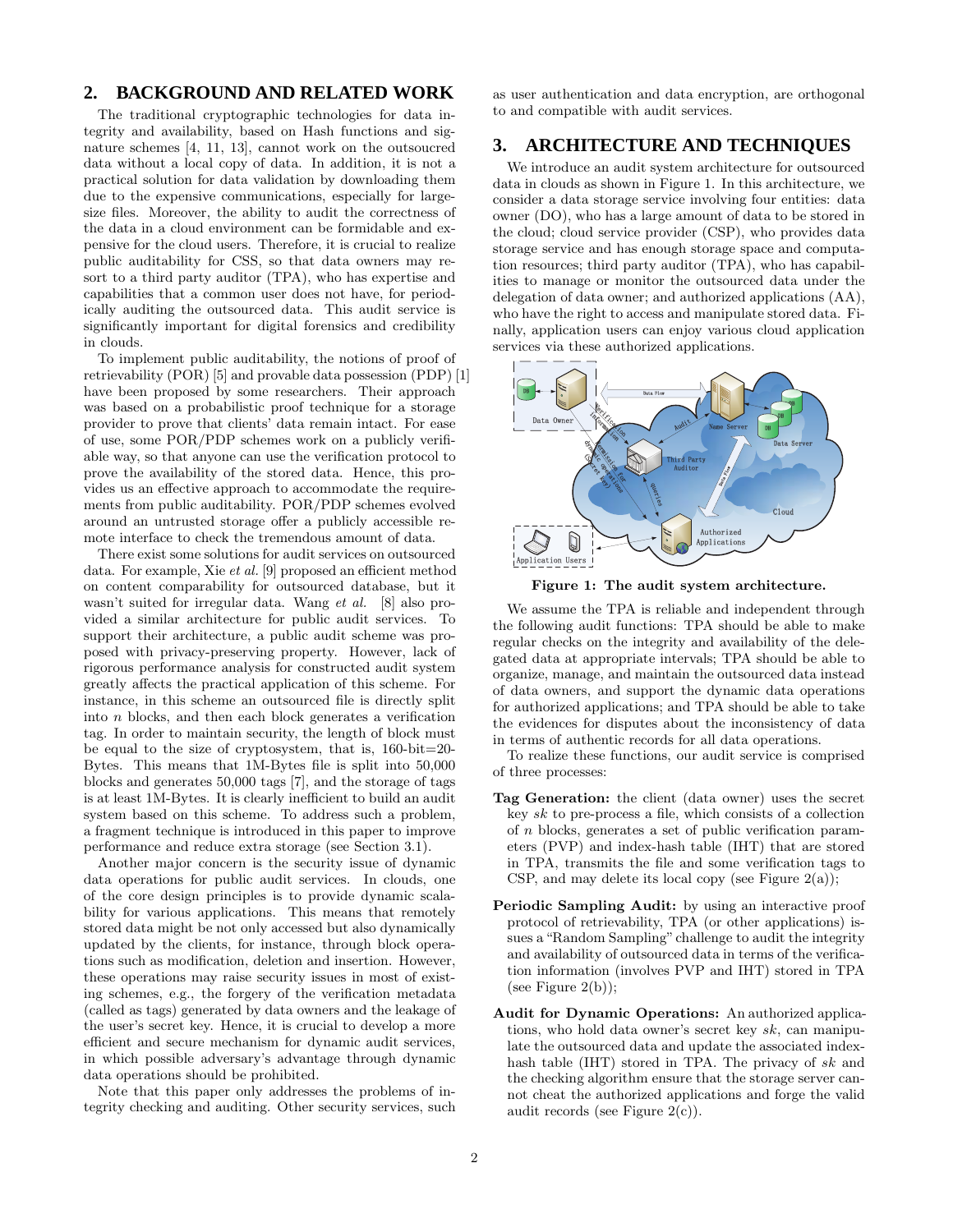

Figure 2: Three processes of audit system.

In general, the authorized applications should be cloud application services inside clouds for various application purposes, but they must be specifically authorized by data owners for manipulating the outsourced data. Since the acceptable operations require that the authorized applications must present authentication information for TPA, any unauthorized modifications for data will be detected in audit processes or verification processes. Based on this kind of strong authorization-verification mechanism, we neither assume that CSP is trust to guarantee the security of stored data, nor assume that a date owner has the capability to collect the evidence of CSP's faults after errors have been found.

The ultimate goal of this audit infrastructure is to enhance the credibility of cloud storage services, but not to increase data owner's burden and overheads. For this purpose, TPA should be constructed in clouds and maintained by a cloud storage provider (CSP). In order to ensure the trust and security, TPA must be secure enough to resist malicious attacks, and it also should be strictly controlled to prevent unauthorized access even for internal members in clouds. A more practical way is that TPA in clouds should be mandated by a trusted third party (TTP). This mechanism not only improves the performance of audit services, but also provides the data owner with a maximum access transparency. This means that data owners are entitled to utilize the audit service without further costs besides storing a secret-key and some secret information.

The above processes involve some procedures: KeyGen, TagGen, Update, Delete, Insert algorithms, as well as an interactive proof protocol of retrievability (see Appendix A). In order to improve security and performance, we make use of following techniques to construct corresponding algorithms and protocols.

#### **3.1 Fragment Structure and Secure Tags**

To maximize the storage efficiency and audit performance,

a general fragment structure is introduced into our audit system for outsourced storage. An instance for this framework which is used in this scheme is showed in Figure 3: an outsourced file F is split into n blocks  $\{m_1, m_2, \cdots, m_n\}$ , and each block  $m_i$  is split into s sectors  $\{m_{i,1}, m_{i,2}, \cdots, m_{i,s}\}.$ The fragment framework consists of n block-tag pair  $(m_i, \sigma_i)$ , where  $\sigma_i$  is a signature tag of block  $m_i$  generated by some secrets  $\tau = (\tau_1, \tau_2, \cdots, \tau_s)$ . Finally, these block-tag pairs are stored in CSP and the encryption of the secrets  $\tau$  (called as PVP) are in TTP. Although this fragment structure is simple and straightforward, but the file is split into  $n \times s$  sectors and each block (s sectors) corresponds to a tag, so that the storage of signature tags can be reduced with increase of s. Hence, this structure can reduce extra storage for tags and improve the audit performance.

There exist some schemes to convergence s blocks to generate a secure signature tag, e.g., MAC-based, ECC or RSA schemes [1, 7]. These schemes, built from collision-resistance signatures (see Appendix A) and the random oracle model, have higher scalability<sub>*t*</sub> performance <sub>*t*</sub> and security.



Figure 3: Fragment structure and sampling audit.

### **3.2 Periodic Sampling Audit**

In contract with "whole" checking, random"sampling" checking greatly reduces the workload of audit services, while still achieve an effective detection of misbehavior. Thus, the probabilistic audit on sampling checking is preferable to realize the abnormality detection in a timely manner, as well as rationally allocate resources. The fragment structure shown in Figure 3 can provide the support of probabilistic audit as well: given a random chosen challenge (or query)  $Q = \{(i, v_i)\}_{i \in I}$ , where I is a subset of the block indices and  $v_i$  is a random coefficient, an efficient algorithm is used to produce a constant-size response  $(\mu_1, \mu_2, \cdots, \mu_s, \sigma')$ , where  $\mu_i$  comes from all  $\{m_{k,i}, v_k\}_{k\in I}$  and  $\sigma'$  is from all  ${\lbrace \sigma_k, v_k \rbrace_{k \in I}}$ . Generally, this algorithm relies on homomorphic properties to aggregate data and tags into a constant size response, which minimizes network communication.

Since the single sampling checking may overlook a very small number of data abnormality, we propose a periodic sampling approach to audit outsourcing data, which is called as Periodic Sampling Audit. In this way, the audit activities are efficiently scheduled in an audit period, and a TPA needs merely access small portions of file to perform audit in each activity. Therefore, this method can detect the exceptions in time, and reduce the sampling numbers in each audit.

#### **3.3 Index-Hash Table**

In order to support dynamic data operations, we introduce a simple index-hash table (IHT) to record the changes of file blocks, as well as generate the hash value of block in the verification process. The structure of our index-hash table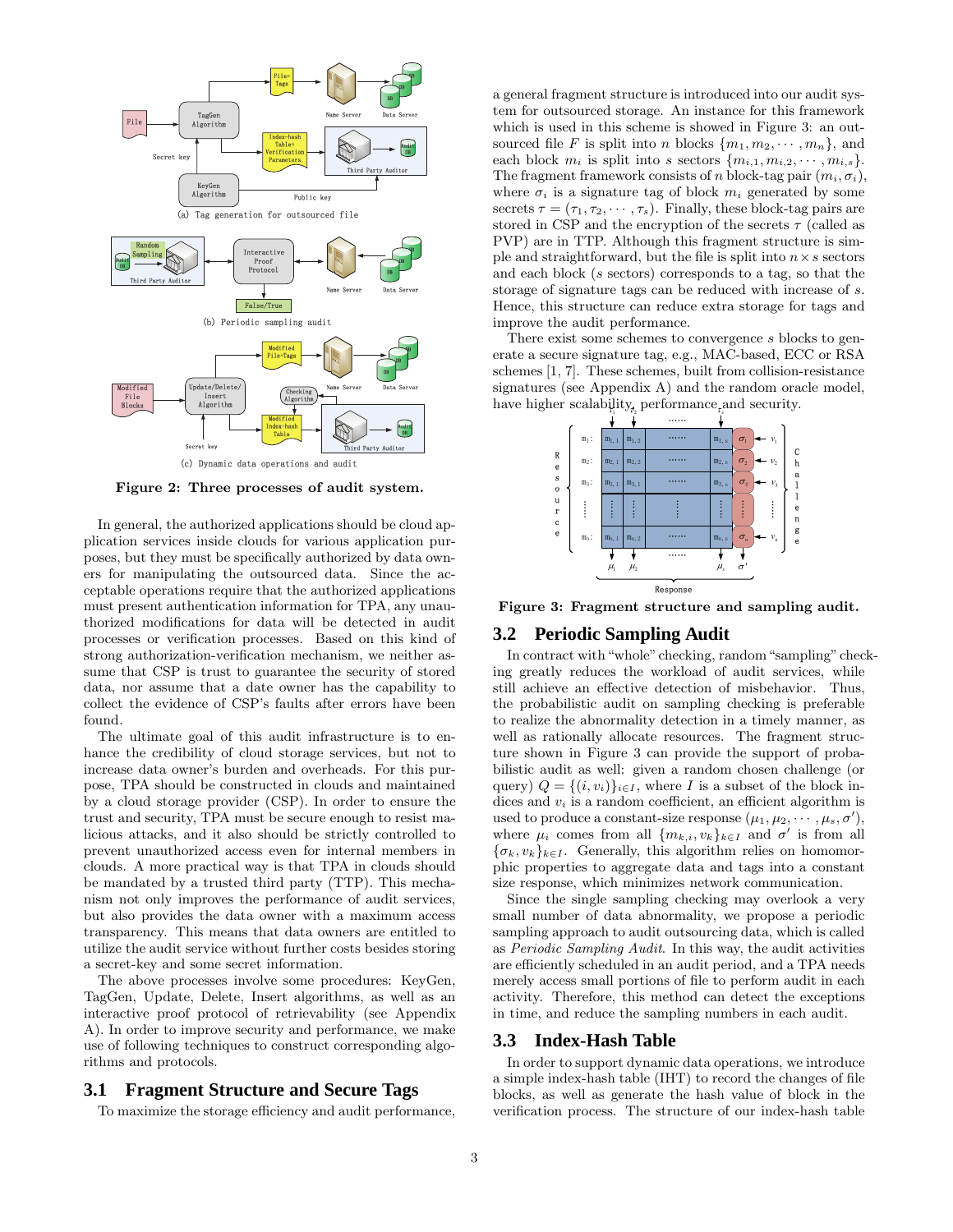

Figure 4: The workflow of audit system.

is similar to that of file block allocation table in file systems. Generally, the index-hash table  $\chi$  consists of serial number, block number, version number, random integer, and so on (see Table 1 in Appendix A). Different from the common index table, we must assure that all records in this kind of table differ from one another to prevent the forgery of data blocks and tags. In addition to record data changes, each record  $\chi_i$  in table is used to generate a unique Hash value, which in turn is used for the construction of signature tag  $\sigma_i$ by the secret key sk. This kind of relationship between  $\chi_i$ and  $\sigma_i$  must be cryptographic secure, and we can make use of it to design our verification protocol depicted in Figure  $2(b)$  and the checking algorithm in Figure  $2(c)$ .

Although the index-hash table may increases the complexity of an audit system, it provides the strongest assurance to monitor the behavior of untrusted CSP, as well as efficient evidence of computer forensics, due to the reason that anyone cannot forge the valid  $\chi_i$  (in TPA) and  $\sigma_i$  (in CSP) without the secret key  $sk$ . In practical applications, the designer should consider that the index-hash table is kept into the virtualization infrastructure of cloud-based storage services.

#### **4. ALGORITHMS FOR AUDIT SYSTEM**

In this section we describe the construction of algorithms in our audit architecture. A more detailed descriptions of the our can be found in Appendix A. Firstly, we present the definition of two algorithms for the tag generation process as follows:

- $KeyGen (1<sup>\kappa</sup>)$ : takes a security parameter  $\kappa$  as input, and returns a public/secret keypair  $(pk, sk);$
- $TagGen (sk, F)$ : takes as inputs the secret key sk and a file F, and returns the triple  $(\tau, \psi, \sigma)$ , where  $\tau$  denotes the secret used to generate the verification tags,  $\psi$  is a set of public verification parameters  $u$  and index-hash table  $\chi$ , i.e.,  $\psi = (u, \chi)$ , and  $\sigma$  denotes the set of tags.

Data owner or authorized applications only need to save the secret key sk, moreover, sk would not be necessary for the verification/audit process. The secret of the processed file  $\tau$  can be discarded after tags are generated due to public verification parameters u.

In Figure 4 demonstrates the workflow of our audit system. Suppose a data owner wants to store a file in a storage server, and maintains a corresponding authenticated index structure at a TPA. In Figure 4 (a), we describe this process as follows: firstly, using  $KeyGen()$ , the owner generates a public/secret keypair  $(pk, sk)$  by himself or the system manager, and then sends his public key  $pk$  to TPA. Note that TPA cannot obtain the client's secret key sk; secondly, the owner chooses the random secret  $\tau$  and then invokes the algorithm  $TagGen()$  to produce public verification information  $\psi = (u, \chi)$  and signature tags  $\sigma$ , where  $\tau$  is unique for each file. Finally, the owner sends  $\psi$  and  $(F, \sigma)$  to TPA and CSP, respectively, where  $\chi$  is an index-hash table.

#### **4.1 Supporting Periodic Sampling Audit**

At any time, TPA can check the integrity of  $F$  as follows: TPA first queries database to obtain the verification information  $\psi$ ; and then it initializes an interactive protocol Proof(CSP, Client) and performs a 3-move proof protocol in a random sampling way: Commitment, Challenge, and Response; finally, TPA verifies the interactive data to get the results. In fact, since our scheme is a publicly verifiable protocol, anyone can run this protocol, but s/he is unable to get any advantage to break the cryptosystem, even if TPA and CSP cooperate for an attack. Let  $P(x)$  denotes the subject P holds the secret x and  $\langle P, V \rangle (x)$  denotes both parties  $P$  and  $V$  share a common data  $x$  in a protocol. This process can be defined as follows:

*Proof*  $(CSP, TPA)$ *:* is an interactive proof protocol between CSP and TPA, that is  $\langle CSP(F,\sigma),TPA\rangle(pk,\psi),$ where a public key  $pk$  and a set of public parameters  $\psi$ are the common inputs between TPA and CSP, and CSP takes the inputs, a file F and a set of tags  $\sigma$ . At the end of the protocol running, TPA returns  $\{0|1\}$ , where 1 means the file is correctly stored on the server.

An audit service executes the verification process periodically by using above-mentioned protocol. Figure 4(b) shows such a two-party protocol between TPA and CSP, i.e.,  $Proof(CSP, TPA)$ , without the involvement of a client (DO or AA). In Figure 4 (b) shows two verification processes. To improve the efficiency of verification process, TPA should work in a probabilistic sampling way. We articulate the relationship among the detection probability, the corruption probability, and the sampling number in Section 5.

#### **4.2 Supporting Dynamic Data Operations**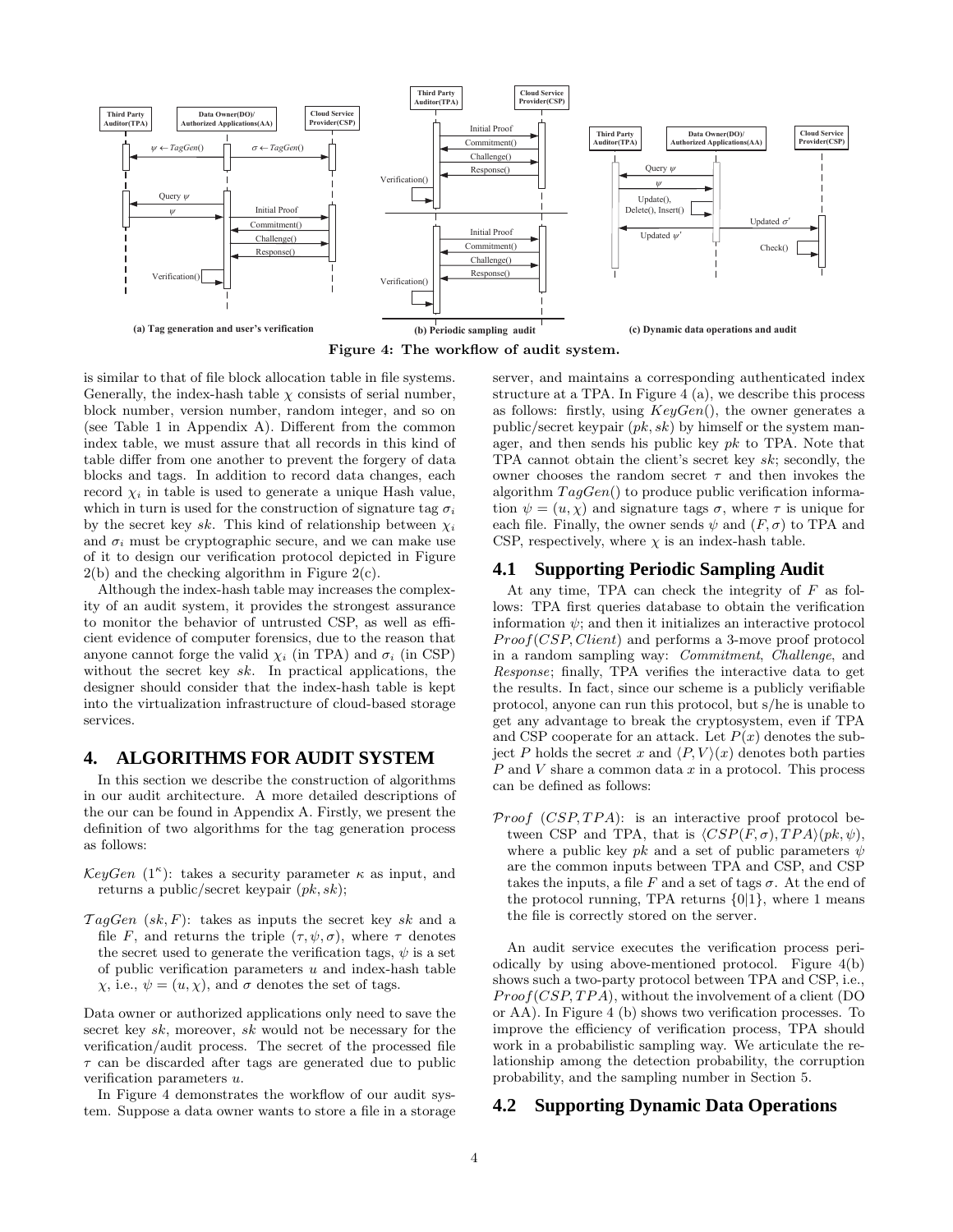In order to meet the requirements from dynamic scenarios, we introduce following definitions for dynamic algorithms:

- $\mathcal{U}pdate(sk, \psi, m'_i)$ : is an algorithm run by AA to update the block of file  $m'_i$  at the index i by using sk, and it returns a new verification metadata  $(\psi', \sigma')$ ;
- $Delete(sk, \psi, m_i):$  is an algorithm run by AA to delete the block  $m_i$  of file at the index i by using sk, and it returns a new verification metadata  $(\psi')$ ;
- $Insert(sk, \psi, m_i):$  is an algorithm run by AA to insert the block of file  $m_i$  at the index i by using sk, and it returns a new verification metadata  $(\psi', \sigma')$ .

To ensure the security, dynamic data operations are only available to data owners or authorized applications, who hold the secret key sk. Here, all operations are based on data blocks. Moreover, in order to implement audit services, applications need to update the index-hash table. It is necessary for TPA and CSP to check the validity of updated data. In Figure  $4(c)$ , we describe the process of dynamic data operations and audit. First, the authorized application obtains the public verification information  $\psi$  from TPA. Second, the application invokes the Update, Delete, and Insert algorithms, and then sends the new  $\psi'$  and  $\sigma'$  to TPA and CSP, respectively. Finally, the CSP makes use of an efficient algorithm Check to verify the validity of updated data. Note that, the Check algorithm is important to ensure the effectiveness of the audit materials.

#### **5. PERFORMANCE AND EVALUATION**

No doubt too frequent audit activities will increase the computation and communication overheads of audit services. However, less frequent activities may not detect abnormality timely. Hence, the scheduling of audit activities is significant for improving the quality of audit services. In order to detect abnormality in a low-overhead and timely manner, we optimize the audit performance from two aspects: performance evaluation of probabilistic queries and schedule of periodic verification. Our basic idea is to achieve an overhead balance by verification dispatching, which is one of efficient strategies to improve the performance of audit systems.

#### **5.1 Probabilistic Queries Evaluation**

The audit service achieves the detection of CSP servers misbehavior in a random sampling mode in order to reduce the workload on the server. The detection probability P of disrupted blocks is an important parameter to guarantee that these blocks can be detected in time. Assume the TPA modifies e blocks out of the n-block file. The probability of disrupted blocks is  $\rho_b = \frac{e}{n}$ . Let t be the number of queried blocks for a challenge in the protocol proof. We have detection probability  $P = 1 - \left(\frac{n-e}{n}\right)^t = 1 - (1 - \rho_b)^t$ . Hence, the number of queried blocks is  $t = \frac{\log(1-P)}{\log(1-\rho_b)} \approx \frac{P \cdot n}{e}$ for a sufficiently large  $n^2$ . This means that the number of queried blocks  $t$  is directly proportional to the total number of file blocks n for the constant  $P$  and  $e$ . In Fig. 5, we show the results of the number of queried blocks under different detection probabilities (from 0.5 to 0.99), different number of file blocks (from 10 to 10,000), and constant number of disrupted blocks (100).



Figure 5: The number of queried blocks under different detection probabilities and different numbers of file blocks.

We observe the ratio of queried blocks in total file blocks  $w = \frac{t}{n}$  under different detection probabilities. Based on the above analysis, it is easy to find that this ratio holds since the equation  $w = \frac{t}{n} = \frac{\log(1-P)}{n \cdot \log(1-\rho_b)} \approx \frac{P}{e}$ . However, the estimation of  $w$  is not an accurate measurement. To clearly represent this ratio, Fig.  $6$  plots  $w$  for different values of  $n, e$ and P. It is obvious that the ratio of queried blocks tends to be a constant value for a sufficiently large  $n$ . For instance, in Fig. 6 (Left) if there exist 100 disrupted blocks, the TPA asks for  $w = 4.5\%$  and 2.3% of  $n (n > 1,000)$  in order to achieve  $P$  of at least 99% and 90%, respectively. However, this ratio  $w$  is also inversely proportional to the number of disrupted blocks e. For example, in Fig. 6 (Right) if there exist 10 disrupted blocks, the TPA needs to ask for  $w = 45\%$ and 23% of  $n (n > 1,000)$  in order to achieve the same P, respectively. Hence, our audit scheme is very effective for higher probability of disrupted blocks.

#### **5.2 Schedule of Periodic Verification**

The sampling-based audit has the potential to significantly reduce the workload on the servers and increase the audit efficiency. Firstly, we assume that each audited file has a audit period  $T$ , which depends on how important it is for the owner. For example, common audit period may be assigned as one week or one month, and the audit period for important files may be set as one day. Of course, these audit activities should be carried out at night or on weekend.

Assume we make use of the audit frequency  $f$  to denote the number of occurrences of an audit event per unit time. This means that the number of TPA's queries is  $T \cdot f$  times in an audit period T. According to the above analysis, we have the detection probability  $P = 1 - (1 - \rho_b)^{n \cdot w}$  in each audit event. Let  $P_T$  denotes the detection probability in an audit period T. Hence, we have the equation  $P_T = 1 - (1 - P)^{T \cdot f}$ . In terms of  $1 - P = (1 - \rho_b)^{n \cdot \hat{w}}$ , the detection probability  $P_T$  can be denoted as  $P_T = 1 - (1 - \rho_b)^{n \cdot w \cdot \hat{T} \cdot f}$ . In this equation, TPA can obtain the probability  $\rho_b$  depending on the transcendental knowledge for the cloud storage provider. Moreover, the audit period  $T$  can be appointed by a data owner in advance. Hence, the above equation can be used to analyze the parameter value  $w$  and  $f$ . It is obvious to obtain the equation  $f = \frac{\log(1 - P_T)}{w \cdot n \cdot T \cdot \log(1 - \rho_b)}$ . This means that the audit frequency  $f$  is inversely proportional to the ratio of queried blocks  $w$ . That is, with the increase of verification frequency, the number of queried blocks decreases at each verification process. In Fig. 7, we show the relationship between  $f$  and  $w$  under 10 disrupted blocks for 10,000 file blocks. we can

<sup>&</sup>lt;sup>2</sup>In terms of  $(1-\frac{e}{n})^t = 1-\frac{e\cdot t}{n}$ , we have  $P = 1-(1-\frac{e\cdot t}{n}) = \frac{e\cdot t}{n}$ .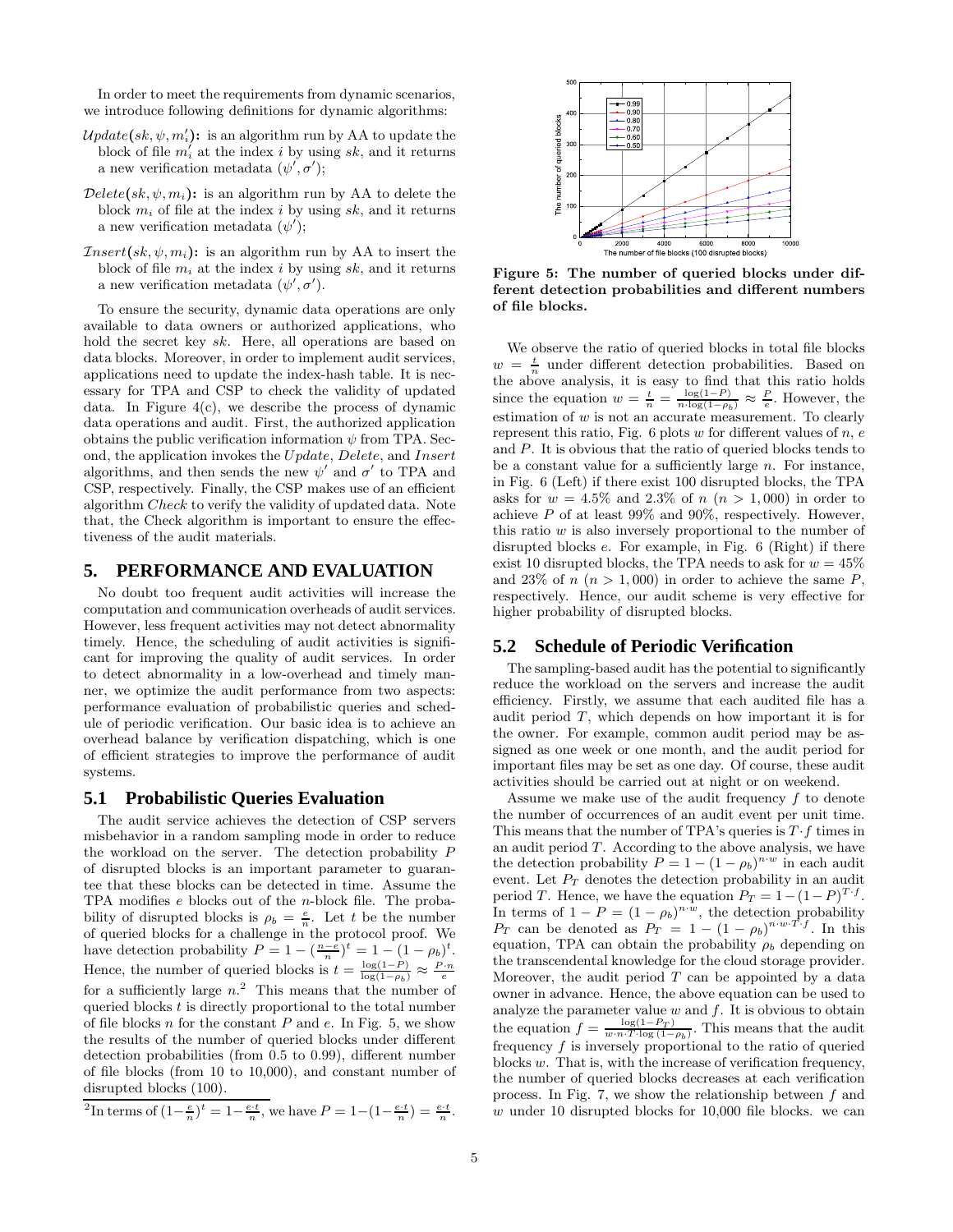

Figure 6: The ratio of queried blocks in total file blocks under different detection probabilities and different number of disrupted blocks (100 disrupted blocks for left-side and 10 disrupted blocks for right-side).

observe a marked drop of  $w$  along with the increasing of frequency.



Figure 7: The ratio of queried blocks in total file blocks under different audit frequency for 10 disrupted blocks and 10,000 file blocks.

In fact, this kind of relationship between  $f$  and  $w$  is a comparatively stable value for certain  $P_T$ ,  $\rho_b$ , and n due to  $f \cdot w = \frac{\log(1 - P_T)}{n \cdot T \cdot \log(1 - \rho_b)}$ . TPA should choose the appropriate frequency to balance the overhead according to the above equation. For example, if  $e = 10$  blocks in 10,000 blocks  $(\rho_b = 0.1\%)$ , then TPA asks for 658 blocks and 460 blocks for  $f = 7$  and 10 in order to achieve  $P_T$  of at least 99%. Hence, appropriate audit frequency would greatly reduce sampling numbers, as well as computation and communication overheads of an audit service.

#### **5.3 Implementation and Experimental Results**

To validate our approaches, we have implemented a prototype of public audit service. Our prototype utilizes three existing services/applications: Amazon Simple Storage Service (S3) is an untrusted data storage server; local application server provides our audit service; and the prototype is built on top of an existing open source project called Pairing-Based Cryptography (PBC) library. We present some details about these three components as follows:

Storage service: Amazon Simple Storage Service (S3) is a scalable, pay-per-use online storage service. Clients can store a virtually unlimited amount of data, paying for only the storage space and bandwidth that they are using, without initial start-up fee. The basic data unit in S3 is an object, and the basic container for objects in S3 is called a bucket. In our example, objects contain both data and meta-data (tags). A single object has a size limit of 5 GB, but there is no limit on the number of objects per bucket. Moreover, a small script on Amazon Elastic Compute Cloud (EC2) is used to provide the support for verification protocol and dynamic data operations.

- Audit service: We used a local IBM server with two Intel Core 2 processors at 2.16 GHz and 500M of RAM running Windows Server 2003. Our scheme was deployed in this server, and then it can implement the integrity checking in S3 storage according to the assigned schedule via 250 MB/sec of network bandwidth. A socket port was also opened to support the applications' accesses and queries for the audit service.
- Prototype software: Using GMP and PBC libraries, we have implemented a cryptographic library upon which temporal attribute systems can be constructed. This C library contains approximately 5,200 lines of codes and has been tested on both Windows and Linux platforms. The elliptic curve utilized in our experiments is a MNT curve, with base field size of 159 bits and the embedding degree 6. The security level is chosen to be 80 bit, which means  $|p|=160$ .

Firstly, we quantify the performance of our audit scheme under different parameters, such as file size sz, sampling ratio w, sector number per block s, and so on. Our analysis shows that the value of s should grow with the increase of  $sz$ in order to reduce computation and communication costs. Thus, experiments were carried out as follows: the stored files were chosen from 10KB to 10MB, the sector numbers were changed from 20 to 250 in terms of the file sizes, and the sampling ratios were also changed from 10% to 50%. The experimental results were showed in the left side of Fig. 8. These results indicate that computation and communication costs (including I/O costs) grow with increase of file size and sampling ratio.

Next, we compare the performance of each activity in our verification protocol. It is easy to derive theoretically that the overheads of "commitment" and "challenge" resemble one another, and the overheads of "response" and "verification" also resemble one another. To validate such theoretical results, we changed the sampling ratio w from  $10\%$  to  $50\%$ for a 10MB file and 250 sectors per block. In the right side of Fig. 8, we show the experiment results, in which the computation and communication costs of "commitment" and "challenge" are slightly changed for sampling ratio, but those for "response" and "verification" grow with the increase of sampling ratio.

Then, in the Amazon S3 service, we set that the size of block is 4K-Bytes and the value of s is 200. Our experiments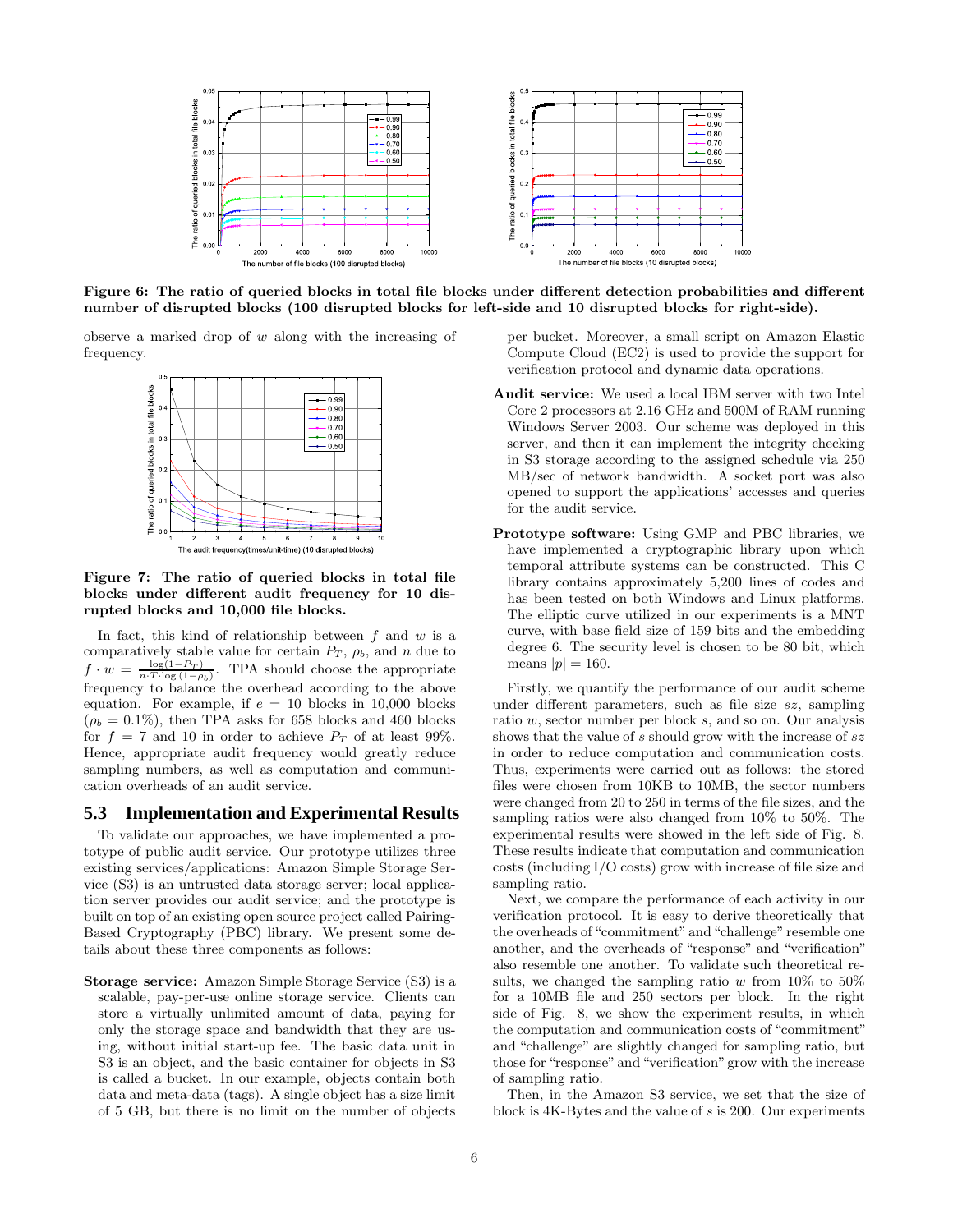

Figure 8: The experiment results under different file size, sampling ratio, and sector number.

showed that, in TagGen phase, the time overhead is directly proportional to the number of blocks. Fortunately, this process is only executed when the file is uploaded into a S3 service. The verification protocol can be run in approximate constant time. Similarly, three dynamic data operations can be performed in approximate constant time for any block.

Finally, reducing the communication overheads and average workloads are critical for an efficient audit schedule. In view of probabilistic algorithm, our scheme is able to realize the uniform distribution of verified sampling blocks according to the security requirements of clients, as well as the dependability of storage services and running environments. In our experiments, we make use of a simple schedule to periodically manage all audit tasks. The results showed that audit services based on our scheme can support a great deal of batch auditing tasks, and the performance of scheduled auditing can still be safely concluded as more preferable than the straightforward individual auditing.

#### **6. CONCLUSIONS**

In this paper, we presented a construction of dynamic audit services for untrusted and outsourced storage. We also presented an efficient method for periodic sampling audit to minimize the computation costs of third party auditors and storage service providers. Our experiments showed that our solution has a small, constant amount of overhead, which minimizes computation and communication costs.

### **7. ACKNOWLEDGMENTS**

The work of Y. Zhu, H. Wang, and Z. Hu was partially supported by the grants from National Natural Science Foundation of China (No.61003216). This work of Gail-J. Ahn and Hongxin Hu was partially supported by the grants from National Science Foundation (NSF-IIS-0900970 and NSF-CNS-0831360).

### **8. REFERENCES**

- [1] G. Ateniese, R. C. Burns, R. Curtmola, J. Herring, L. Kissner, Z. N. J. Peterson, and D. X. Song. Provable data possession at untrusted stores. In Proceedings of the 2007 ACM Conference on Computer and Communications Security, CCS 2007, pages 598–609, 2007.
- [2] D. Boneh, X. Boyen, and H. Shacham. Short group signatures. In *In proceedings of CRYPTO'04*, volume 3152 of LNCS, pages 41–55. Springer-Verlag, 2004.
- [3] D. Boneh and M. Franklin. Identity-based encryption from the weil pairing. In Advances in Cryptology (CRYPTO'01), volume 2139 of LNCS, pages 213–229, 2001.
- [4] H.-C. Hsiao, Y.-H. Lin, A. Studer, C. Studer, K.-H. Wang, H. Kikuchi, A. Perrig, H.-M. Sun, and B.-Y. Yang. A study

of user-friendly hash comparison schemes. In ACSAC, pages 105–114, 2009.

- [5] A. Juels and B. S. K. Jr. Pors: proofs of retrievability for large files. In Proceedings of the 2007 ACM Conference on Computer and Communications Security, CCS 2007, pages 584–597, 2007.
- [6] C.-P. Schnorr. Efficient signature generation by smart cards. J. Cryptology, 4(3):161–174, 1991.
- [7] H. Shacham and B. Waters. Compact proofs of retrievability. In Advances in Cryptology - ASIACRYPT 2008, 14th International Conference on the Theory and Application of Cryptology and Information Security, pages 90–107, 2008.
- [8] C. Wang, Q. Wang, K. Ren, and W. Lou. Privacy-preserving public auditing for data storage security in cloud computing. In INFOCOM, 2010 Proceedings IEEE, pages 1 –9, 14-19 2010.
- [9] M. Xie, H. Wang, J. Yin, and X. Meng. Integrity auditing of outsourced data. In C. Koch, J. Gehrke, M. N. Garofalakis, D. Srivastava, K. Aberer, A. Deshpande, D. Florescu, C. Y. Chan, V. Ganti, C.-C. Kanne, W. Klas, and E. J. Neuhold, editors, VLDB, pages 782–793. ACM, 2007.
- [10] A. A. Yavuz and P. Ning. Baf: An efficient publicly verifiable secure audit logging scheme for distributed systems. In ACSAC, pages 219–228, 2009.
- [11] A. R. Yumerefendi and J. S. Chase. Strong accountability for network storage. In FAST, pages 77–92. USENIX, 2007.
- [12] Y. Zhu, H. Wang, Z. Hu, G.-J. Ahn, H. Hu, and S. S. Yau. Cooperative provable data possession. Technical Report PKU-CSE-10-04, http://eprint.iacr.org/2010/234.pdf, Peking University and Arizona State University, April 2010.
- [13] Y. Zhu, H. Wang, Z. Hu, G.-J. Ahn, H. Hu, and S. S. Yau. Efficient provable data possession for hybrid clouds. In Proceedings of the 17th ACM conference on Computer and communications security, pages 756–758, 2010.

# **APPENDIX**

#### **A. CONSTRUCTION FOR OUR SCHEME**

Let  $\mathcal{H} = \{H_k\}$  be a *collision-resistance* hash family of functions  $H_k: \{0,1\}^* \to \{0,1\}^n$  indexed by  $k \in \mathcal{K}$ . This hash function can be obtained from hash function of BLS signatures [2]. Further, we set up our systems using bilinear map group system  $\mathbb{S} = \langle p, \mathbb{G}, \mathbb{G}_T, e \rangle$  proposed in [3].

#### **A.1 Proposed Construction**

We present our IPOR construction in Figure 9. In our scheme, each client holds a secret key sk, which can be used to generate the tags of many files. Each processed file will produce a public verification parameter  $\psi = (u, \chi)$ , where  $u = (\xi^{(1)}, u_1, \dots, u_s), \chi = {\chi_i}_{i \in [1, n]}$  is the index-hash table. We define  $\chi_i = (B_i||V_i||R_i)$ , where  $B_i$  is the sequence